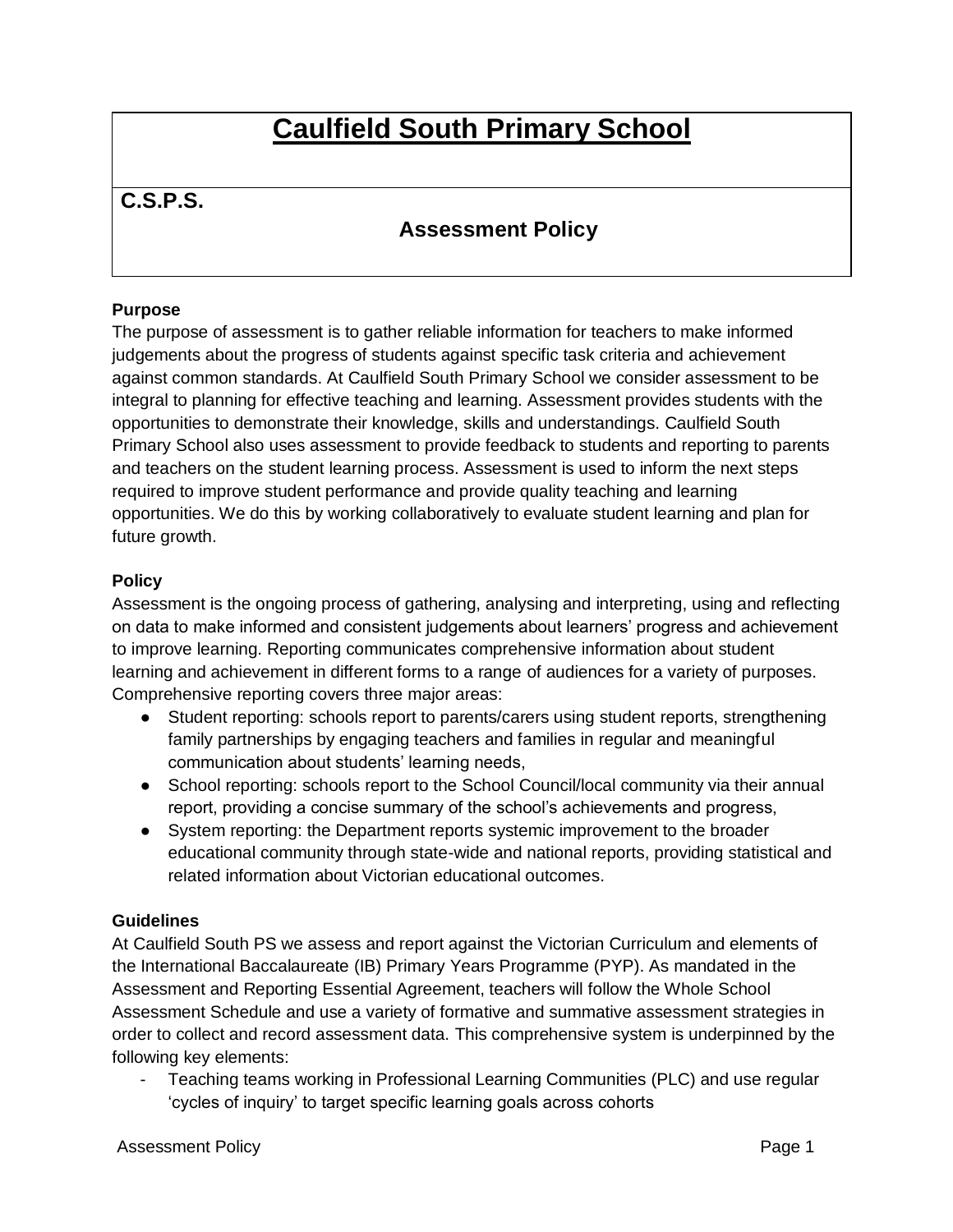- A clearly articulated planning process and associated documentation
- A guaranteed and viable curriculum in key learning areas
- Common assessment and reporting tools
- An assessment schedule
- Key reporting events during the school year

Students will receive clearly stated goals and criteria which makes assessment explicit, purposeful and understandable.

Teachers will assess students' prior knowledge to effectively inform their planning. Assessment data will be used to identify and support differentiated learning and support student performance.

Teacher assessment will be constructed around an understanding of how students learn. Samples of students' work will be collected regularly as a record of progress and collated in the form of portfolios.

This policy is available to all members of the school community.

### **Implementation**

- Written reports will be provided at the end of Semester 1 and 2. Prep Interviews will be held at the start of the year as are pastoral interviews for other year levels. Mid-year parent/teacher interviews and other meetings upon request of parents or teachers will be provided.
- Structures are in place for the development and implementation of assessment and reporting of the IB learner profiles.
- Students are given opportunities to reflect on their own learning and through interactions with their teachers and peers.
- Teachers endeavour to provide feedback on all essential elements of the written curriculum (knowledge, concepts, skills, attitudes, actions).
- Student portfolios, work samples and regular diagnostic assessment will assist tracking of student learning over time (refer to Student Portfolio Essential Agreement).
- Continual self-reflective practice by teachers and school administrators will ensure ongoing, constructive evaluation of the programme.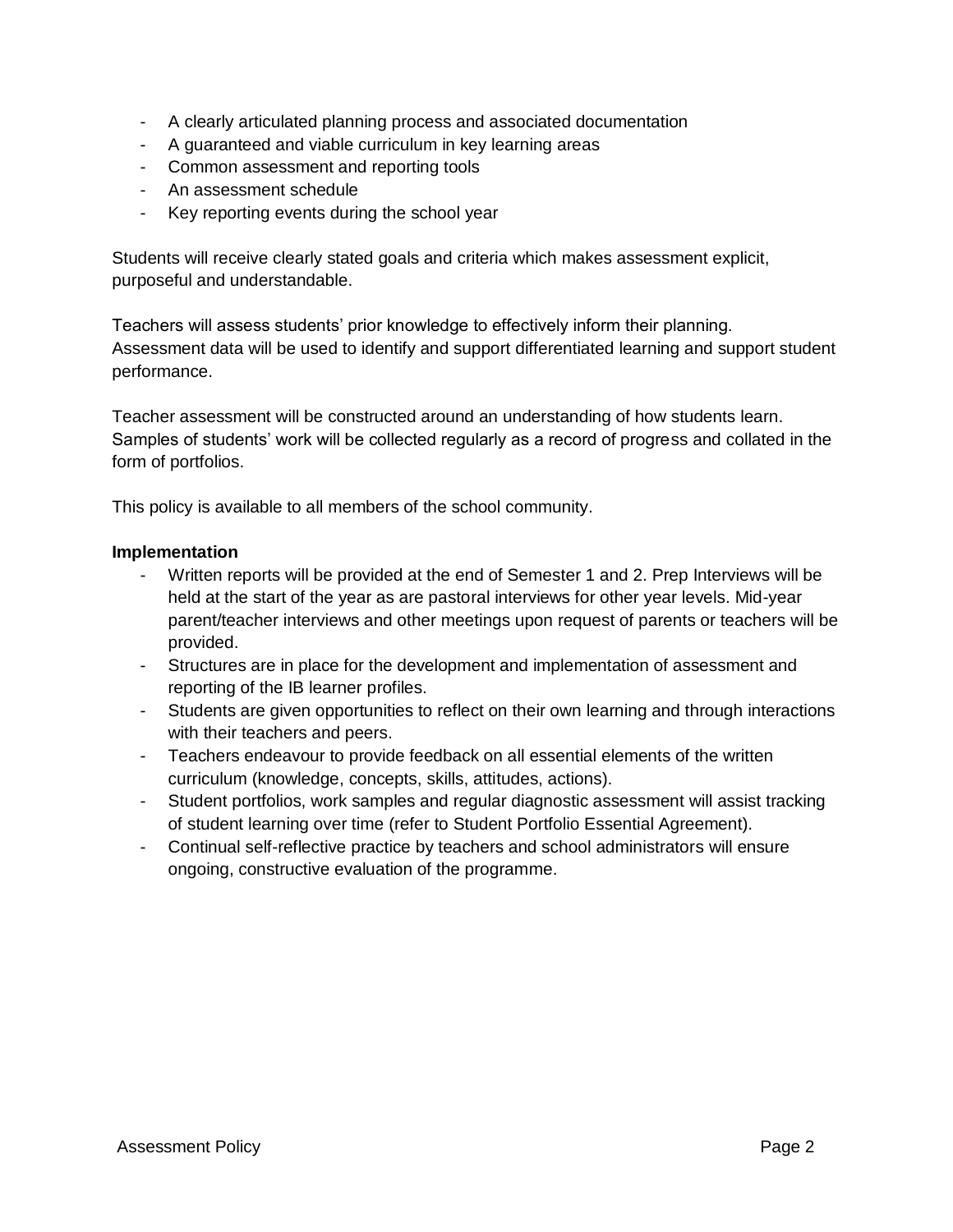#### **Assessment**

Teachers will employ a variety of formative and summative assessment practices in all learning areas and evaluate the results for future planning.

#### **Assessment for Learning – Formative Assessment/Responsive Teaching**

This data is used by teachers to inform their teaching and to support student to design personal learning goals.

Formative Assessments can include:

- Teacher generated assessments/tests
- Standardised assessments including those in the assessment schedule
- Prior knowledge assessments (e.g. mind maps, thinking routines etc.)
- Teacher observations/anecdotal records
- Teacher checklists
- Feedback from students

# **Assessment as Learning**

Assessment as learning informs daily planning for instruction and promotes learning by giving regular and frequent feedback to students. Students are involved in the process of monitoring and reflecting on their ongoing progress towards their achievement of learning goals.

Examples of Assessment as Learning include:

- Rubrics
- Student self-assessments
- Student-led Conferences
- Students will evaluate their past and present learning activities and reflect on their progress.
- Student portfolios will provide information on student progress.

# **Assessment of Learning – Summative Assessment**

Teachers and students use evidence of learning to make judgements on achievement against goals and standards. The process of learning and the resulting product are assessed. Examples of Summative Assessment include:

- PYP Unit of Inquiry summative assessment task
- PYP Exhibition
- Post assessments
- Assessments from the assessment schedule
- Student work samples

#### **Assessment Schedule and Record keeping**

**-** Teachers will make themselves aware of the assessment schedule and adhere to dates and deadlines.

- Samples of student assessment will be collected regularly as indicators of progress and be placed in the student's file at the end of the year.

- The school has a system in place for collecting and managing electronic data and hard copy student assessments and reports.

- Prep interviews and entry assessments will be held during the first month of schooling.